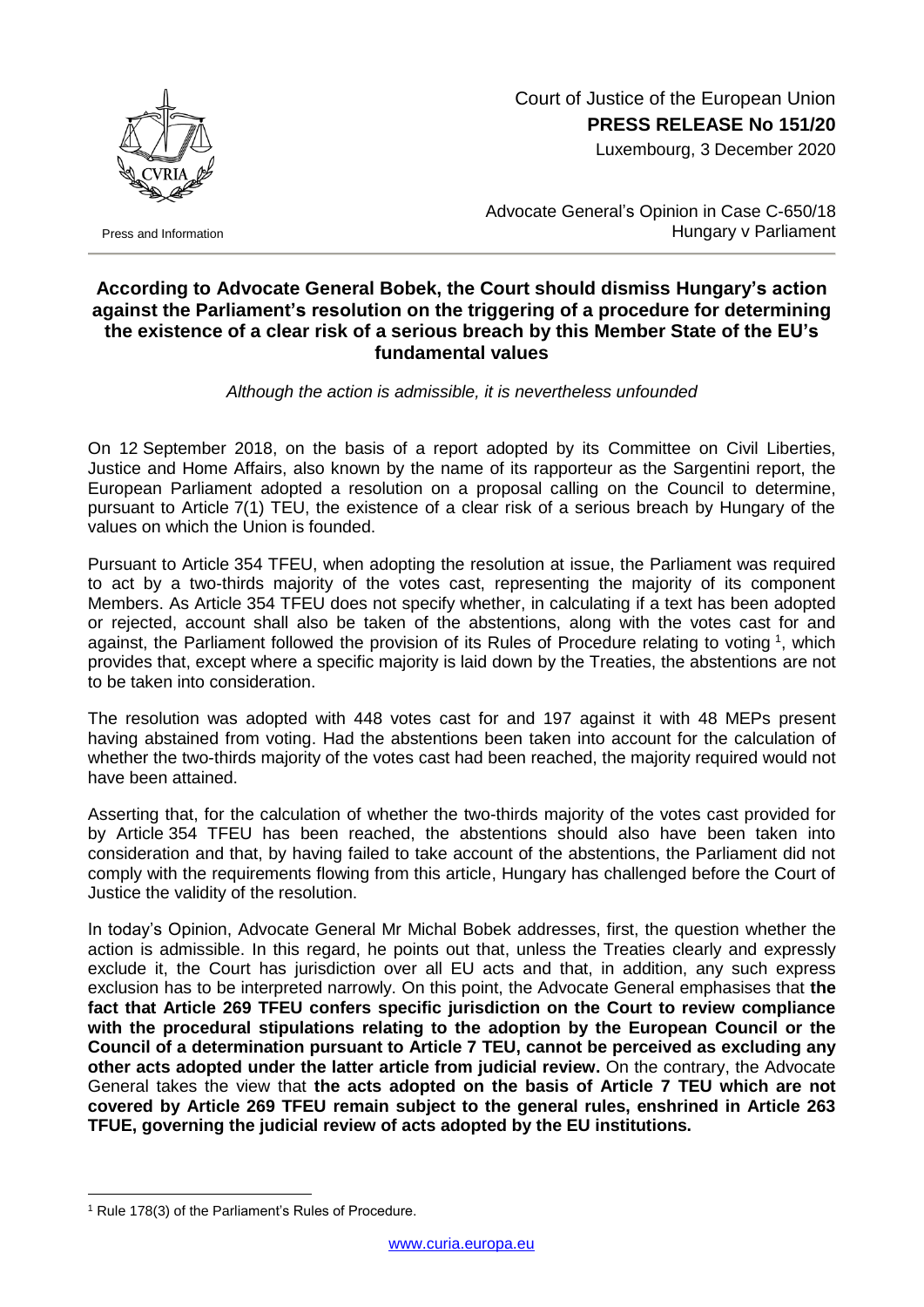As to the question whether the contested resolution constitutes a mere preliminary act devoid of any legal effects, which, as such, is not amenable to judicial review under Article 263 TFEU, the Advocate General proposes that the Court should answer in the negative. In this regard, the Advocate General highlights, on the one hand, that the contested resolution definitively lays down the position of the Parliament in the matter and, on the other hand, that potential shortcomings occurring in the course of its adoption cannot be remedied at later stages of the Article 7 TEU procedure.

Moreover, the contested resolution not only intends to produce legal effects vis-à-vis third parties, as required by Article 263 TFUE, but actually and clearly deploys such effects. On this point, the Advocate General sets out that the contested resolution triggered the Article 7 TEU procedure and, thereby, already has some legal effects or was certainly intended to have them. In addition, when the Article 7(1) TEU procedure has been initiated, and until the Council takes a decision in the matter, the Member State concerned loses  $2$  the status of safe country in relation to asylum matters vis-à-vis the other Member States, which may then appraise on its merits an application for asylum submitted to them by a national of the Member State in question. Likewise, in the light of the Court's case-law<sup>3</sup>, the contested resolution may have an impact on mutual trust and mutual recognition within the area of freedom, security and justice, in particular, in the context of the execution of European arrest warrants.

Under these conditions, the Advocate General considers that **Hungary has a clear interest in bringing proceedings against the contested resolution,** which not merely trigger Article 7(1) TEU but also carries legal consequences of its own for that Member State. The Advocate General therefore suggests that **the Court should declare the action admissible.**

As to the merits of the action, the Advocate General finds, first, that, from a linguistic point of view, the terms 'abstention' and 'vote cast' are mutually exclusive. Indeed, whilst a person abstaining asks to be counted as neither being in favour nor against a proposition and wishes to be treated as if they were not voting at all, the term 'vote cast' entails that a person has actively expressed their opinion through voting either in favour or against a proposition.

Second, the Advocate General sets out that the provision of **the Parliament's Rules of Procedure relating to voting,** in its version in force at the material time, provided that 'in calculating whether a text has been adopted or rejected, account shall be taken only of votes cast for and against, except where a specific majority is laid down by the Treaties' and, thereby, **clearly excluded abstentions from the count).** The fact that this provision refers, as a derogation to the general rule expressed therein, to a situation where 'a specific majority is laid down by the Treaties' does not affect the validity of that conclusion since, up to the present moment, no such derogation has been provided for by the Treaties.

Third, the Advocate General finds that, the MEPs having been duly informed, one and a half days before the vote, of the fact that abstentions would not be counted as votes cast, they were well aware of the rules applying to the voting process and could, therefore, exercise their right to vote in the light of those rules.

Finally, the Advocate General rejects Hungary's argument that, by failing to ask the opinion of the Parliament's Committee on Constitutional Affairs on how to interpret the provision of the Rules of Procedure relating to voting, the President of the Parliament did not fulfil his obligation to dissipate the uncertainties that had allegedly arisen in respect of that provision. Indeed, the Parliament's Rules of Procedure do not contain any obligation to consult that committee in order to interpret the voting rules.

Under these circumstances, the Advocate General proposes that **the Court should dismiss Hungary's action as unfounded.**

<sup>1</sup> <sup>2</sup> Pursuant to paragraph (b) of the Sole Article of Protocol No 24 on asylum for EU nationals introduced by the Treaty of Amsterdam.

<sup>3</sup> Judgment of 25 July 2018, *Minister for Justice and Equality (Deficiencies in the system of justice)* [\(C-216/18](http://curia.europa.eu/juris/documents.jsf?num=C-216/18) PPU) (see als[o PR No 113/18\)](https://curia.europa.eu/jcms/upload/docs/application/pdf/2018-07/cp180113en.pdf).